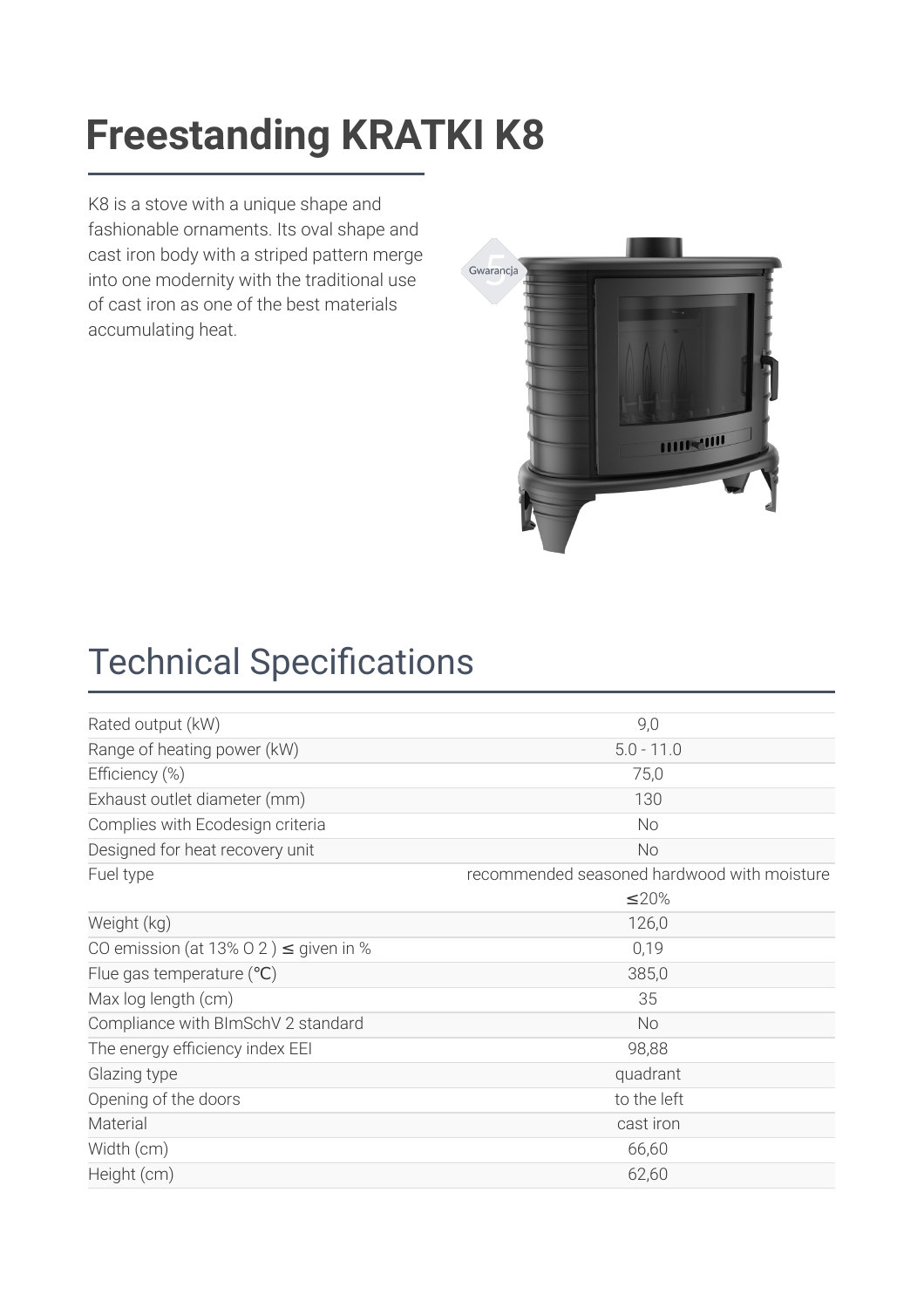| Depth (cm)                                 | 38,20     |
|--------------------------------------------|-----------|
| External air inlet                         | <b>No</b> |
| The liner of the combustion chamber        | No        |
| Ashpan                                     | Yes       |
| Decorative printed glass                   | No.       |
| ASDP - automatic control of the air supply | No.       |
| Turbine TURBOFAN                           | <b>No</b> |
| Water panel                                | No        |

### Features

#### **MAXIMUM USE OF ENERGY**

Maximum use of heat and trouble-free operation thanks to the walls of the device made of high quality cast iron with a thickness of 8 mm.

Combustion of fuel particles thanks to deflector, which extends the exhaust gas path.

Manual control of the combustion process through the ashpan.

#### **SAFETY AT THE HIGHEST LEVEL**

Classic front of insert is equipped with a heat-resistant ceramics that can withstand temperatures up to 800oC.

Decorative fence helps to maintain the tidiness and protects against falling out of wood.

#### **CONVENIENT TO USE**

The cold handle system allows to disassembly it when the stove is in use.

Ash drawer / ashtray, where the remains of burnt wood are gathered and grate for easy ash removal.

Reduced soot deposition through a system of pure glass (air curtain).

5 year warranty.

# Technical drawing